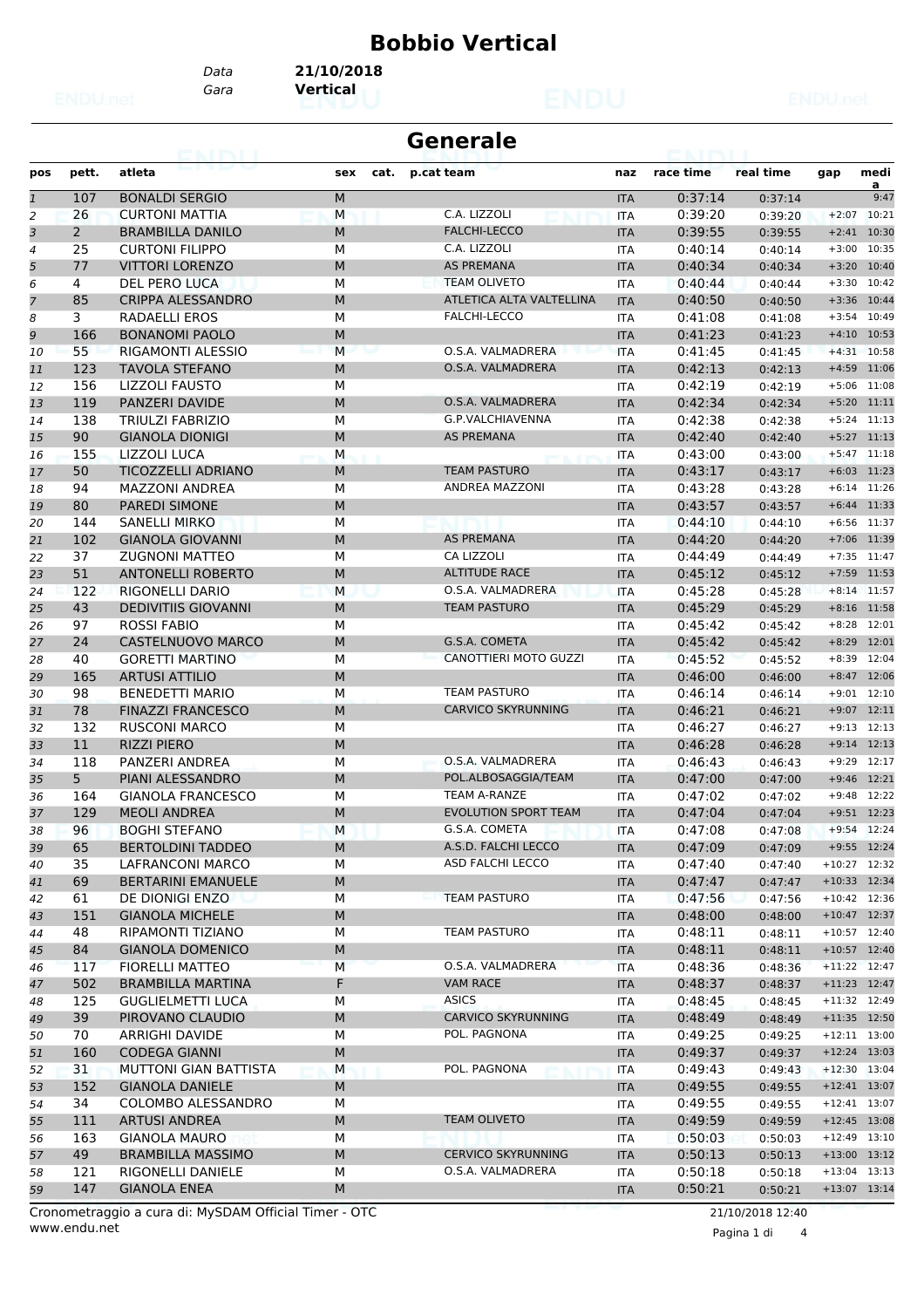## **Generale**

| pos | pett.           | atleta                      | sex       | cat. | p.cat team                  | naz        | race time | real time | gap            | medi<br>a      |
|-----|-----------------|-----------------------------|-----------|------|-----------------------------|------------|-----------|-----------|----------------|----------------|
| 60  | 524             | <b>OPI SONIA</b>            | F         |      | RUNNERS BERGAMO             | <b>ITA</b> | 0:50:30   | 0:50:30   | $+13:16$ 13:17 |                |
| 61  | 172             | <b>FOGNINI PATRIK</b>       | М         |      | RUNNERS VALSASSINA          | <b>ITA</b> | 0:50:39   | 0:50:39   | $+13:25$       | 13:19          |
| 62  | 112             | <b>COPES FABIO</b>          | M         |      | <b>GRUPPO ETHOS RUNNING</b> | <b>ITA</b> | 0:50:49   | 0:50:49   |                | $+13:35$ 13:22 |
| 63  | 158             | <b>COLCIAGO FABRIZIO</b>    | M         |      |                             | <b>ITA</b> | 0:50:54   | 0:50:54   |                | $+13:41$ 13:23 |
| 64  | 150             | <b>GIANOLA NICOLA</b>       | M         |      |                             | <b>ITA</b> | 0:51:04   | 0:51:04   |                | +13:51 13:26   |
| 65  | 18              | ALDE' STEFANO               | М         |      | LIBERO                      | <b>ITA</b> | 0:51:05   | 0:51:05   |                | $+13:51$ 13:26 |
| 66  | 62              | <b>GIANOLA LEONARDO</b>     | M         |      | <b>AS PREMANA</b>           | <b>ITA</b> | 0:51:20   | 0:51:20   |                | $+14:06$ 13:30 |
| 67  | 503             | <b>FUMAGALLI CHIARA</b>     | F         |      | I BOCIA VERANO BRIANZA      | <b>ITA</b> | 0:51:29   | 0:51:29   |                | $+14:15$ 13:32 |
| 68  | 8               | <b>BUZZELLA LUCA</b>        | M         |      | <b>TEAM KV</b>              | <b>ITA</b> | 0:51:31   | 0:51:31   | $+14:17$ 13:33 |                |
| 69  | 89              | <b>MAURI LUCA</b>           | M         |      |                             | <b>ITA</b> | 0:51:35   | 0:51:35   |                | $+14:21$ 13:34 |
| 70  | 30              | <b>TICOZZELLI FRANCESCO</b> | M         |      | <b>NORDIK SKI</b>           | <b>ITA</b> | 0:51:53   | 0:51:53   |                | +14:39 13:39   |
| 71  | 104             | <b>BERTOLDINI GIOVANNI</b>  | M         |      | <b>AS PREMANA</b>           | <b>ITA</b> | 0:51:54   | 0:51:54   |                | $+14:40$ 13:39 |
| 72  | 520             | <b>VALGOI ALESSANDRA</b>    | F         |      | ATL. ALTA VALTELLINA        | <b>ITA</b> | 0:51:56   | 0:51:56   |                | $+14:42$ 13:39 |
| 73  | 140             | <b>BORLA ENEA</b>           | M         |      | SPORT RACE VALTELLINA       | <b>ITA</b> | 0:51:59   | 0:51:59   |                | $+14:45$ 13:40 |
| 74  | $7\overline{ }$ | <b>VIAN ANDREA</b>          | M         |      | <b>EVOLUTION SPORT TEAM</b> | <b>ITA</b> | 0:52:05   | 0:52:05   | $+14:51$ 13:42 |                |
| 75  | 86              | <b>SCOTTI MARCO</b>         | M         |      | <b>SCAIS 3038</b>           | <b>ITA</b> | 0:52:10   | 0:52:10   |                | $+14:56$ 13:43 |
| 76  | 159             | <b>TEGIACCHI CARLO</b>      | M         |      |                             | <b>ITA</b> | 0:52:11   | 0:52:11   | $+14:58$ 13:43 |                |
| 77  | 17              | <b>BUSI STEFANO</b>         | М         |      | POL. PAGNONA                | <b>ITA</b> | 0:52:12   | 0:52:12   | $+14:58$ 13:44 |                |
| 78  | 15              | <b>GORETTI STEFANO</b>      | M         |      | POL. PAGNONA                | <b>ITA</b> | 0:52:15   | 0:52:15   | $+15:02$ 13:44 |                |
| 79  | 133             | <b>ZANGA GIULIANO</b>       | М         |      | <b>SCAIS 3038</b>           | <b>ITA</b> | 0:52:16   | 0:52:16   |                | $+15:03$ 13:45 |
| 80  | 58              | <b>BELLATI MARCO</b>        | M         |      | <b>AS PREMANA</b>           | <b>ITA</b> | 0:52:20   | 0:52:20   | $+15:07$       | 13:46          |
| 81  | 87              | <b>ISENI ELIA</b>           | M         |      | <b>SCAIS 3038</b>           | <b>ITA</b> | 0:52:28   | 0:52:28   |                | $+15:14$ 13:48 |
| 82  | 68              | <b>BIANCHI NICOLO'</b>      | M         |      |                             | <b>ITA</b> | 0:52:47   | 0:52:47   | $+15:34$ 13:53 |                |
| 83  | 60              | <b>COMBI GIANLUIGI</b>      | М         |      | ASD STELLA ALPINA           | <b>ITA</b> | 0:52:53   | 0:52:53   | +15:39 13:54   |                |
| 84  | 56              | <b>REDAELLI RINALDO</b>     | M         |      | <b>TEAM OLIVETO</b>         | <b>ITA</b> | 0:53:01   | 0:53:01   |                | $+15:47$ 13:56 |
| 85  | 57              | <b>MADDIO CRISTIAN</b>      | М         |      | <b>K-TEAM</b>               | <b>ITA</b> | 0:53:04   | 0:53:04   |                | +15:50 13:57   |
| 86  | 73              | <b>MELESI ELIGIO</b>        | M         |      | ATL. LECCO COLOMBO          | <b>ITA</b> | 0:53:09   | 0:53:09   | $+15:55$ 13:59 |                |
| 87  | 149             | <b>NOIA ENRICO</b>          | M         |      |                             | <b>ITA</b> | 0:53:18   | 0:53:18   | $+16:04$ 14:01 |                |
| 88  | 19              | <b>BELLATI MAURIZIO</b>     | M         |      | <b>LIBERO</b>               | <b>ITA</b> | 0:53:19   | 0:53:19   | $+16:06$ 14:01 |                |
| 89  | 523             | <b>MARTINUCCI IVONNE</b>    | F         |      | G.P.VALCHIAVENNA            | <b>ITA</b> | 0:53:28   | 0:53:28   | $+16:14$ 14:04 |                |
| 90  | 64              | <b>GORETTI MARCO</b>        | M         |      | <b>BALLABIO SPORT TEAM</b>  | <b>ITA</b> | 0:53:32   | 0:53:32   |                | $+16:18$ 14:05 |
| 91  | 99              | <b>DONADONI DANIELE</b>     | М         |      | <b>TEAM PASTURO</b>         | <b>ITA</b> | 0:53:49   | 0:53:49   | $+16:35$       | 14:09          |
| 92  | 171             | <b>NASATTI GIACOMO</b>      | ${\sf M}$ |      | <b>OSA VALMADRERA</b>       | <b>ITA</b> | 0:53:49   | 0:53:49   | $+16:36$       | 14:09          |
| 93  | 88              | <b>BALDASSARRE MARCO</b>    | M         |      | <b>VAM RACE</b>             | <b>ITA</b> | 0:53:51   | 0:53:51   |                | $+16:37$ 14:10 |
| 94  | 52              | <b>BOLIS DIEGO</b>          | M         |      | <b>EVOLUTION SPORT TEAM</b> | <b>ITA</b> | 0:53:56   | 0:53:56   | $+16:42$ 14:11 |                |
| 95  | 83              | <b>CASARI ROBERTO</b>       | М         |      |                             | <b>ITA</b> | 0:54:00   | 0:54:00   | $+16:46$ 14:12 |                |
| 96  | 127             | <b>FUMAGALLI ANDREA</b>     | M         |      | <b>LIBERO</b>               | <b>ITA</b> | 0:54:13   | 0:54:13   |                | $+16:59$ 14:15 |
| 97  | 79              | VALSECCHI ROMUALDO          | M         |      |                             | ITA        | 0:54:25   | 0:54:25   |                | $+17:12$ 14:19 |
| 98  | 75              | <b>CURTI SIMONE</b>         | M         |      | RUSH RIDERS CYCLE CLUB      | <b>ITA</b> | 0:54:36   | 0:54:36   | $+17:22$ 14:21 |                |
| 99  | 518             | <b>CATTANEO CHIARA</b>      | F         |      | CHIARA                      | ITA        | 0:55:06   | 0:55:06   |                | $+17:52$ 14:29 |
| 100 | 141             | POZZI CESARE                | M         |      |                             | <b>ITA</b> | 0:55:08   | 0:55:08   |                | $+17:54$ 14:30 |
| 101 | 514             | <b>BERTOLDINI FABRIZIA</b>  | F         |      | AS PREMANA                  | ITA        | 0:55:11   | 0:55:11   |                | $+17:57$ 14:31 |
| 102 | 13              | <b>COLOMBO MASSIMO</b>      | M         |      | S.E.V. VALMADRERA           | <b>ITA</b> | 0:55:28   | 0:55:28   |                | $+18:14$ 14:35 |
| 103 | 103             | <b>BERETTA MASSIMO</b>      | М         |      | G.S.A. COMETA               | <b>ITA</b> | 0:55:34   | 0:55:34   |                | $+18:21$ 14:37 |
| 104 | 32              | <b>ARRIGONI SIMONE</b>      | M         |      | <b>GS OROBIE</b>            | <b>ITA</b> | 0:55:37   | 0:55:37   |                | $+18:23$ 14:38 |
| 105 | 505             | <b>BUZZONI MANUELA</b>      | F         |      | POL. PAGNONA                | ITA        | 0:55:38   | 0:55:38   |                | $+18:25$ 14:38 |
| 106 | 9 <sup>°</sup>  | <b>MAURI SILVANO</b>        | M         |      | <b>SEC CIVATE</b>           | <b>ITA</b> | 0:55:40   | 0:55:40   |                | $+18:27$ 14:38 |
| 107 | 153             | <b>GIANOLA DAVIDE</b>       | М         |      |                             | ITA        | 0:55:48   | 0:55:48   |                | $+18:35$ 14:41 |
| 108 | 143             | <b>MASTROMARINO LUCA</b>    | M         |      | ATL. PAVESE                 | <b>ITA</b> | 0:55:53   | 0:55:53   |                | $+18:39$ 14:42 |
| 109 | 42              | <b>ZAPPA STEFANO</b>        | M         |      |                             | <b>ITA</b> | 0:55:54   | 0:55:54   |                | $+18:40$ 14:42 |
| 110 | 72              | POMI GIORDANO               | M         |      | <b>RUNCARD</b>              | <b>ITA</b> | 0:56:19   | 0:56:19   |                | $+19:05$ 14:49 |
| 111 | 124             | <b>FAZZINI DELIO</b>        | М         |      | AS PREMANA                  | ITA        | 0:56:27   | 0:56:27   |                | $+19:14$ 14:51 |
| 112 | 128             | <b>MAFFI SIMONE</b>         | M         |      | <b>SEC CIVATE</b>           | <b>ITA</b> | 0:56:33   | 0:56:33   |                | $+19:19$ 14:52 |
| 113 | 53              | <b>CORTI ROBERTO</b>        | М         |      |                             | ITA        | 0:56:35   | 0:56:35   |                | $+19:21$ 14:53 |
| 114 | 109             | <b>COAN RICCARDO</b>        | M         |      | A.S.D. CELLAR TEAM TREDICI  | <b>ITA</b> | 0:56:48   | 0:56:48   |                | $+19:35$ 14:56 |
| 115 | 522             | WILHELM MARIA ELVIRA        | F         |      | <b>SEC CIVATE</b>           | <b>ITA</b> | 0:57:00   | 0:57:00   |                | $+19:47$ 14:59 |
| 116 | 113             | <b>BUSI PAOLO</b>           | M         |      | AS PREMANA                  | <b>ITA</b> | 0:57:01   | 0:57:01   |                | $+19:47$ 15:00 |
| 117 | 92              | <b>GHISLANZONI DAVIDE</b>   | M         |      | ASD FALCHI LECCO            | ITA        | 0:57:05   | 0:57:05   |                | $+19:51$ 15:01 |
| 118 | 29              | <b>GERVASONI DARIO</b>      | M         |      | ATLETICA VALLE BREMBANA     | <b>ITA</b> | 0:57:10   | 0:57:10   |                | $+19:56$ 15:02 |
| 119 | 105             | LONGONI SERGIO              | М         |      |                             | ITA        | 0:57:10   | 0:57:10   |                | $+19:56$ 15:02 |
| 120 | 81              | DE CAPITANI ROBERTO         | M         |      |                             | <b>ITA</b> | 0:57:13   | 0:57:13   |                | $+20:00$ 15:03 |
| 121 | 137             | <b>MARONI STEFANO</b>       | М         |      |                             | <b>ITA</b> | 0:57:26   | 0:57:26   |                | $+20:12$ 15:06 |
| 122 | 526             | <b>FAZZINI PAMELA</b>       | F         |      |                             | <b>ITA</b> | 0:57:46   | 0:57:46   |                | $+20:33$ 15:12 |
| 123 | 106             | LIMONTA EMILIO              | М         |      | CELLAR TEAM TREDICI         | ITA        | 0:58:04   | 0:58:04   |                | $+20:50$ 15:16 |
|     |                 |                             |           |      |                             |            |           |           |                |                |

www.endu.net Cronometraggio a cura di: MySDAM Official Timer - OTC 21/10/2018 12:40

Pagina 2 di 4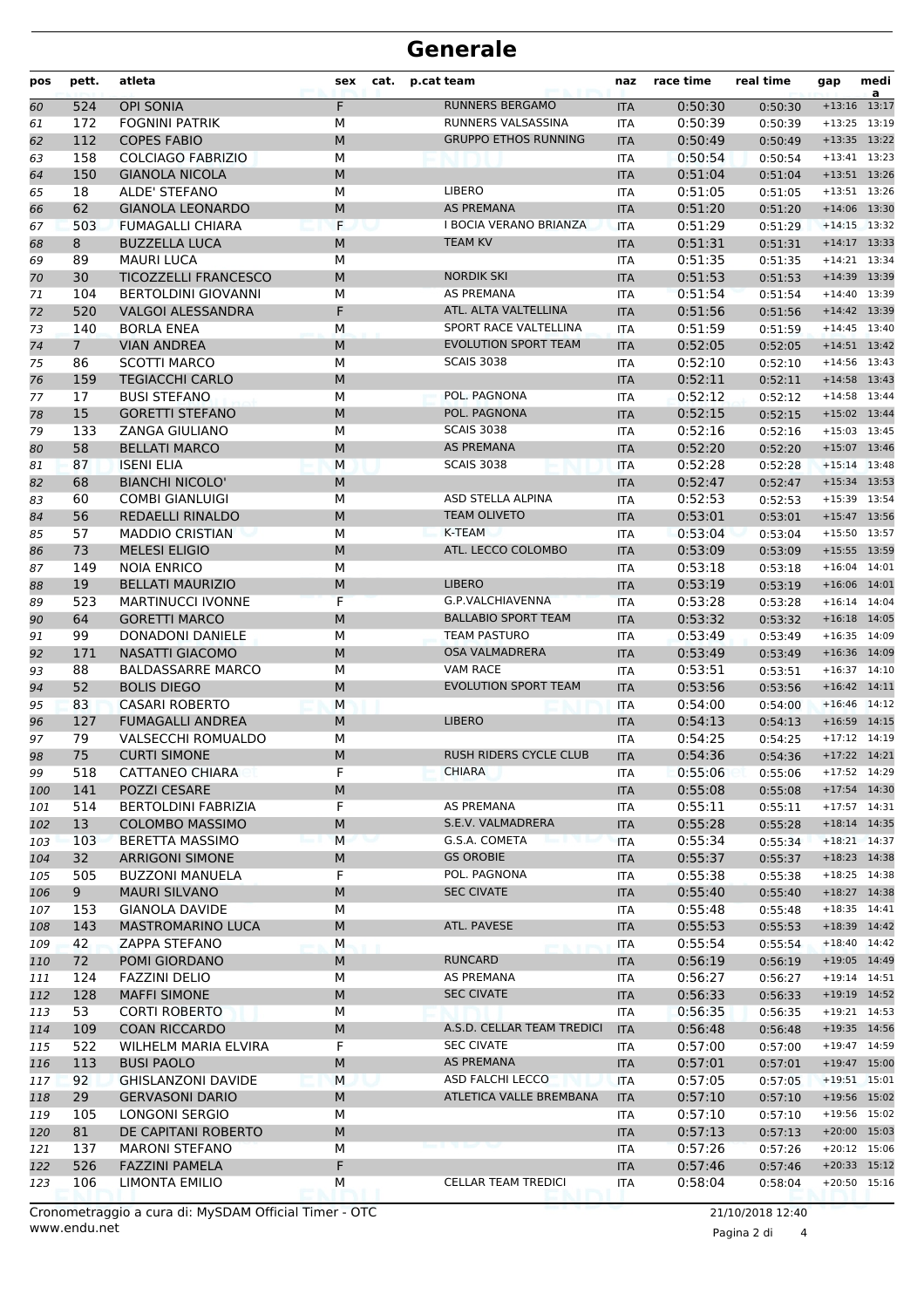## **Generale**

| pos        | pett.      | atleta                                              | sex       | cat. | p.cat team                 | naz                      | race time          | real time          | gap                            | medi<br>a    |
|------------|------------|-----------------------------------------------------|-----------|------|----------------------------|--------------------------|--------------------|--------------------|--------------------------------|--------------|
| 124        | 93         | <b>BUTTI RENATO</b>                                 | M         |      | O.S.A. VALMADRERA          | <b>ITA</b>               | 0:58:15            | 0:58:15            | $+21:01$                       | 15:19        |
| 125        | 108        | <b>COLOMBO RICCARDO</b>                             | М         |      | RICCARDO COLOMBO           | <b>ITA</b>               | 0:58:15            | 0:58:15            | +21:02 15:19                   |              |
| 126        | 76         | <b>CORNO FRANCESCO</b>                              | M         |      |                            | <b>ITA</b>               | 0:58:21            | 0:58:21            | $+21:07$ 15:21                 |              |
| 127        | 95         | PIVA ANDREA                                         | М         |      | <b>RUNCARD</b>             | ITA                      | 0:58:35            | 0:58:35            | $+21:21$ 15:24                 |              |
| 128        | 44         | <b>VALSECCHI DANIELE</b>                            | M         |      |                            | <b>ITA</b>               | 0:58:38            | 0:58:38            | $+21:24$ 15:25                 |              |
| 129        | 33         | RIZZI ANDREA                                        | М         |      |                            | <b>ITA</b>               | 0:58:40            | 0:58:40            | $+21:26$ 15:26                 |              |
| 130        | 28         | <b>MONACI CLAUDIO</b>                               | M         |      | ATLETICA VALLE BREMBANA    | <b>ITA</b>               | 0:58:47            | 0:58:47            | $+21:34$ 15:28                 |              |
| 131        | 142        | RADAELLI WALTER                                     | M         |      | <b>RUNNERS DESIO</b>       | <b>ITA</b>               | 0:59:07            | 0:59:07            | $+21:54$ 15:33                 |              |
| 132        | 512        | TAGLIAFERRI ARIANNA                                 | F         |      | <b>AS PREMANA</b>          | <b>ITA</b>               | 0:59:33            | 0:59:33            | +22:20 15:40                   |              |
| 133        | 135        | BRAMBILLA ALESSANDRO                                | М         |      |                            | ITA                      | 1:00:05            | 1:00:05            | +22:51 15:48                   |              |
| 134        | 525        | <b>CORTINA MARIA</b>                                | F         |      |                            | <b>ITA</b>               | 1:00:27            | 1:00:27            | +23:14 15:54                   |              |
| 135        | 173        | <b>CASLINI ANGELO</b>                               | М         |      | <b>OSA VALMADRERA</b>      | <b>ITA</b>               | 1:00:28            | 1:00:28            | +23:14 15:54                   |              |
| 136        | 162        | <b>BUZZONI GIUSEPPE</b>                             | M         |      |                            | <b>ITA</b>               | 1:00:28            | 1:00:28            | +23:15 15:54                   |              |
| 137        | 101        | D'ALESSANDRIA PAOLO                                 | M         |      | ATL. PARATICO              | <b>ITA</b>               | 1:00:41            | 1:00:41            | +23:27 15:57                   |              |
| 138        | 521        | <b>VALSECCHI LAURA</b>                              | F         |      | O.S.A. VALMADRERA          | <b>ITA</b>               | 1:00:43            | 1:00:43            | +23:30 15:58                   |              |
| 139        | 130        | <b>RICCI GIUSEPPE</b>                               | М         |      | <b>TEAM PASTURO</b>        | ITA                      | 1:00:44            | 1:00:44            | +23:31 15:58                   |              |
| 140        | 126        | <b>MELCHIORRE LUIGI</b>                             | M         |      | <b>LIBERO</b>              | <b>ITA</b>               | 1:01:14            | 1:01:14            | +24:00 16:06<br>$+24:02$ 16:07 |              |
| 141        | 139        | <b>PESCE GABRIELE</b>                               | M         |      |                            | ITA                      | 1:01:16            | 1:01:16            |                                | 16:08        |
| 142        | 154        | <b>FAZZINI FABRIZIO</b>                             | M<br>М    |      | ATLETICA ALTO LARIO        | <b>ITA</b>               | 1:01:22            | 1:01:22            | $+24:09$<br>$+24:31$ 16:14     |              |
| 143        | 115<br>100 | PELLIZZARO ALESSANDRO<br>PRESTAMBURGO DARIO         | M         |      |                            | <b>ITA</b>               | 1:01:44<br>1:01:59 | 1:01:44            | $+24:46$ 16:18                 |              |
| 144        | 82         | <b>TURATI MASSIMO</b>                               | М         |      | <b>AMICI SPORT BRIOSCO</b> | <b>ITA</b><br><b>ITA</b> | 1:02:05            | 1:01:59            | $+24:51$ 16:20                 |              |
| 145        | 21         | <b>FLOCCO MASSIMILIANO</b>                          | M         |      |                            | <b>ITA</b>               | 1:02:20            | 1:02:05            | +25:06 16:24                   |              |
| 146<br>147 | 45         | SANGIORGIO MARCO                                    | М         |      |                            | ITA                      | 1:02:38            | 1:02:20            | $+25:25$                       | 16:28        |
| 148        | 169        | <b>REGAZZONI ROBERTO</b>                            | M         |      | <b>BMT VALSASSINA</b>      | <b>ITA</b>               | 1:02:47            | 1:02:38<br>1:02:47 | $+25:33$                       | 16:31        |
| 149        | 145        | LEONI MATTEO                                        | М         |      |                            | <b>ITA</b>               | 1:03:12            | 1:03:12            | $+25:58$                       | 16:37        |
| 150        | 517        | <b>BETTIGA ALESSIA</b>                              | F         |      | <b>AS PREMANA</b>          | <b>ITA</b>               | 1:04:11            | 1:04:11            | $+26:57$                       | 16:53        |
| 151        | 114        | PELLIZZARO MARCO                                    | М         |      | <b>CS CORTENOVA</b>        | ITA                      | 1:04:32            | 1:04:32            | $+27:18$ 16:58                 |              |
| 152        | 6          | <b>COMBI ANTONELLO</b>                              | M         |      |                            | <b>ITA</b>               | 1:04:33            | 1:04:33            | $+27:19$ 16:58                 |              |
| 153        | 146        | <b>NEGRI PAOLO</b>                                  | М         |      |                            | <b>ITA</b>               | 1:04:38            | 1:04:38            | +27:24 17:00                   |              |
| 154        | 148        | ALIVERTI NICOLO                                     | M         |      |                            | <b>ITA</b>               | 1:04:44            | 1:04:44            | +27:30 17:02                   |              |
| 155        | 507        | <b>COTZA CHIARA</b>                                 | F         |      | <b>TEAM PASTURO</b>        | <b>ITA</b>               | 1:05:17            | 1:05:17            | $+28:03$ 17:10                 |              |
| 156        | 509        | <b>MILANI SABRINA</b>                               | F         |      | <b>GEFO K TEAM</b>         | <b>ITA</b>               | 1:06:36            | 1:06:36            | +29:23 17:31                   |              |
| 157        | 136        | PRIMERANO MATTEO                                    | М         |      |                            | ITA                      | 1:07:04            | 1:07:04            | +29:51 17:38                   |              |
| 158        | 110        | <b>CIRESA TIZIANO</b>                               | M         |      | ATL LECCO COLOMBO          | <b>ITA</b>               | 1:07:15            | 1:07:15            | $+30:01$ 17:41                 |              |
| 159        | 529        | <b>GIANOLA SABINA</b>                               | F         |      |                            | <b>ITA</b>               | 1:07:35            | 1:07:35            | $+30:21$ 17:46                 |              |
| 160        | 504        | <b>COMBI VALENTINA</b>                              | F         |      |                            | <b>ITA</b>               | 1:08:07            | 1:08:07            | $+30:53$ 17:55                 |              |
| 161        | 66         | PESAVENTO RICCARDO                                  | М         |      | ROAD RUNNER CLUB MILANO    | <b>ITA</b>               | 1:08:25            | 1:08:25            | $+31:11$                       | 18:00        |
| 162        | 20         | <b>GIANOLA DIONIGI</b>                              | M         |      |                            | <b>ITA</b>               | 1:08:34            | 1:08:34            | +31:20 18:02                   |              |
| 163        | 63         | <b>ACQUISTAPACE MAURIZIO</b>                        | М         |      | <b>TEAM PASTURO</b>        | ITA                      | 1:08:50            | 1:08:50            | +31:37 18:06                   |              |
| 164        | 71         | <b>ORLANDI RENATO</b>                               | M         |      | <b>RUNCARD</b>             | <b>ITA</b>               | 1:08:51            | 1:08:51            | +31:37 18:06                   |              |
| 165        | 528        | ARRIGONI BATTAIA ANNA                               | F         |      |                            | ITA                      | 1:09:27            | 1:09:27            | $+32:13$ 18:16                 |              |
|            |            | <b>MARIA</b>                                        |           |      | <b>LIBERO</b>              |                          |                    |                    |                                |              |
| 166        | 14<br>36   | <b>GALBIATI CRISTIAN</b><br>ANTIQUARIO MASSIMILIANO | M<br>M    |      | <b>FRIESIAN TEAM</b>       | <b>ITA</b><br><b>ITA</b> | 1:09:34<br>1:10:10 | 1:09:34            | $+32:21$ 18:18                 | +32:56 18:27 |
| 167<br>168 | 511        | <b>BESTETTI FRANCESCA</b>                           | F         |      | AMICI DELLO SPORT BRIOSCO  | <b>ITA</b>               | 1:10:46            | 1:10:10<br>1:10:46 | +33:32 18:37                   |              |
| 169        | 27         | <b>MAURI EMANUELE</b>                               | М         |      | ETHOS RUNNING TEAM         | ITA                      | 1:11:11            | 1:11:11            | +33:57 18:43                   |              |
| 170        | 157        | <b>VALSECCHI LUIGI</b>                              | M         |      |                            | <b>ITA</b>               | 1:12:00            | 1:12:00            | +34:47 18:56                   |              |
| 171        | 41         | <b>CORTI DANIELE</b>                                | М         |      | AMICI DELLO SPORT BRIOSCO  | <b>ITA</b>               | 1:13:15            | 1:13:15            | +36:01 19:16                   |              |
| 172        | 38         | <b>CORTI ANDROS</b>                                 | M         |      | S.E.V. VALMADRERA          | <b>ITA</b>               | 1:13:30            | 1:13:30            | +36:17 19:20                   |              |
| 173        | 47         | <b>GEROSA BENIAMINO</b>                             | M         |      | <b>CS BRIOSCO</b>          | ITA                      | 1:13:33            | 1:13:33            | +36:19 19:21                   |              |
| 174        | 67         | SECCHI ALESSANDRO                                   | М         |      | SPORT RACE VALTELLINA      | <b>ITA</b>               | 1:16:08            | 1:16:08            | +38:54 20:02                   |              |
| 175        | 519        | DE SANCTIS GAIA                                     | F         |      | <b>CTL 3 ATLETICA</b>      | ITA                      | 1:16:12            | 1:16:12            | +38:58 20:03                   |              |
| 176        | 54         | <b>RUSSO DANTE</b>                                  | M         |      | FREE.MAS                   | <b>ITA</b>               | 1:17:01            | 1:17:01            | +39:47 20:16                   |              |
| 177        | 515        | <b>CRISPI SABINA</b>                                | F         |      | <b>TEAM PASTURO</b>        | ITA                      | 1:19:00            | 1:19:00            | +41:46 20:47                   |              |
| 178        | 170        | <b>MARIANI ENRICO</b>                               | ${\sf M}$ |      |                            | <b>ITA</b>               | 1:22:13            | 1:22:13            | +44:59 21:37                   |              |
| 179        | 22         | SERPENTINO GABRIELE                                 | М         |      | SERPENTINO GABRIELE        | <b>ITA</b>               | 1:23:50            | 1:23:50            | +46:36 22:03                   |              |
| 180        | 46         | <b>GALIMBERTI LUCIANO</b>                           | M         |      | <b>CS BRIOSCO</b>          | <b>ITA</b>               | 1:28:36            | 1:28:36            | +51:22 23:18                   |              |
| 181        | 513        | ROTA MISTICA                                        | F         |      | <b>CS CORTENOVA</b>        | ITA                      | 1:29:17            | 1:29:17            | +52:03 23:29                   |              |
| 182        | 516        | ROCCA ALICE                                         | F         |      |                            | <b>ITA</b>               | 1:36:24            | 1:36:24            | +59:10 25:21                   |              |
| 183        | 506        | <b>GAMBINI ANGELA</b>                               | F         |      | <b>BALLABIO TEAM</b>       | ITA                      | 1:41:38            | 1:41:38            | $+1:04:24$ 26:44               |              |
| 184        | 168        | <b>TENTORI ANDREA</b>                               | M         |      |                            | <b>ITA</b>               | 1:49:07            |                    | 1:49:07 +1:11:53 28:42         |              |
| 185        | 167        | <b>CERUTTI LUCIANO</b>                              | М         |      |                            | ITA                      | 1:49:08            |                    | 1:49:08 +1:11:54 28:42         |              |
| 186        | 23         | SERPENTINO ALESSANDRO                               | М         |      | SERPENTINO GABRIELE        | <b>ITA</b>               | 1:49:22            |                    | 1:49:22 +1:12:09 28:46         |              |
|            |            |                                                     |           |      |                            |                          |                    |                    |                                |              |

Pagina 3 di 4